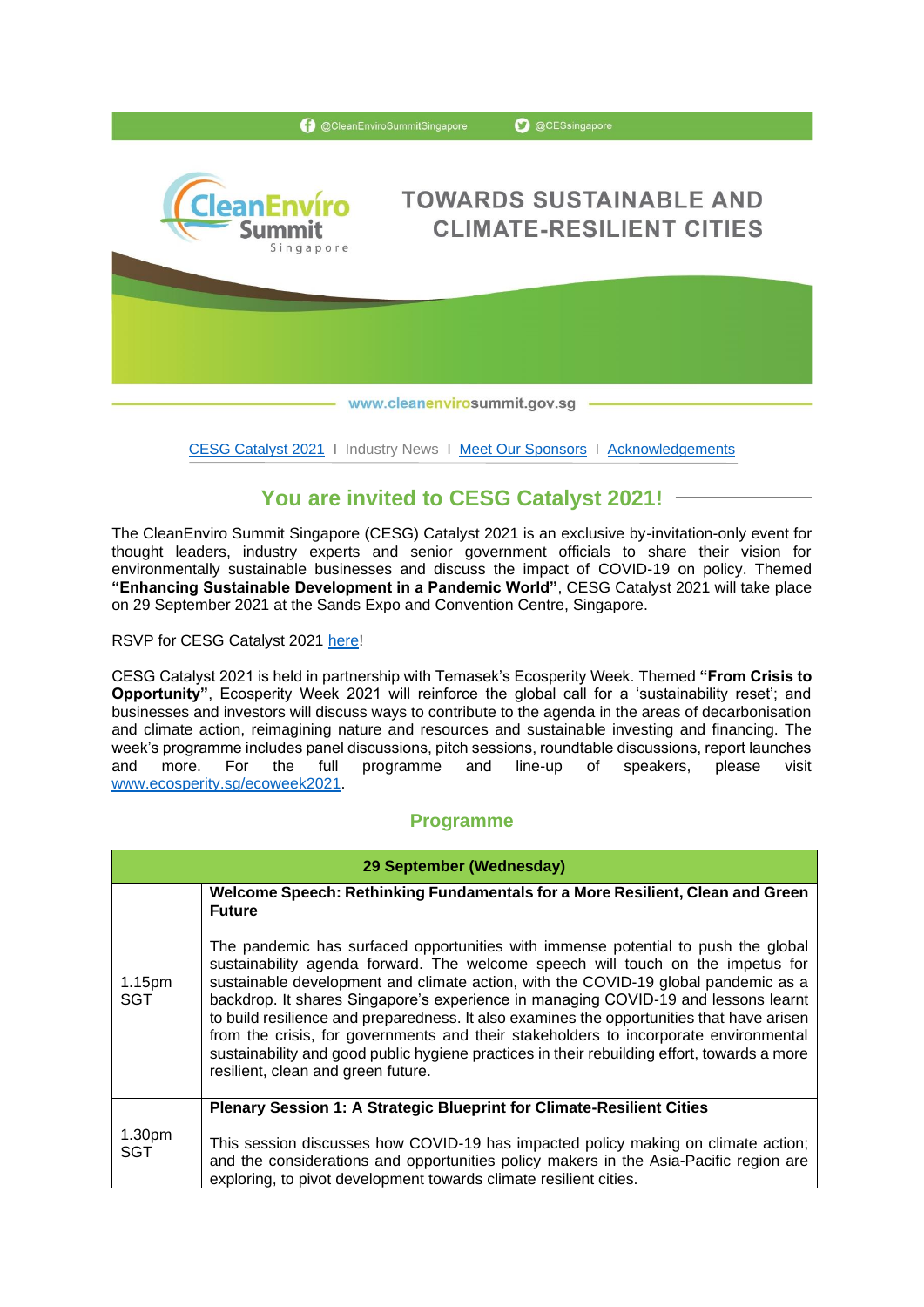| 3.00pm<br><b>SGT</b> | <b>Break</b>                                                                                                                                                                                                                                                                                                                                                                                          |
|----------------------|-------------------------------------------------------------------------------------------------------------------------------------------------------------------------------------------------------------------------------------------------------------------------------------------------------------------------------------------------------------------------------------------------------|
|                      | <b>Plenary Session 2: Building Resilience Against Public Health Threats</b>                                                                                                                                                                                                                                                                                                                           |
| 3.30pm<br><b>SGT</b> | What are the critical success factors to build systemic preparedness and resilience<br>against public health threats? This session brings together policy makers, industry<br>captains and key opinion leaders to discuss this and explore emergent solutions,<br>business models and productive partnerships as the private, public and people sectors<br>move towards cleaner and healthier cities. |
| 5.00pm<br><b>SGT</b> | <b>End of Programme</b>                                                                                                                                                                                                                                                                                                                                                                               |

**RSVP for CESG Catalyst 2021 NOW!**

In this edition, we look into the challenges in electronic and electrical waste (e-waste) management and regulatory solutions to help curb this significant waste stream. We also highlight Founding Sponsor, Dowa Eco-system Singapore's work in precious metals recovery.

# **How Singapore Manages E-waste**

A global report estimates that the world generated 44.7 million tonnes of e-waste in 2016. Singapore generates about 60,000 tonnes of e-waste each year; of which only about 5 per cent is recycled. Channelling e-waste to reputable e-waste recyclers will keep valuable materials out of the waste stream, conserving our planet's finite resources, and reduce small amounts of hazardous substance from being released into the environment if the e-waste is improperly disposed of.

As part of the National Environment Agency, Singapore's continuous efforts to safeguard the environment and public health, it introduced the Extended Producer Responsibility Scheme, an e-waste collection system, that aims to regulate the collection and handling of e-waste and the extraction of valuable resources from e-waste.

Launched in Singapore on 1 July 2021, through [a network of collection points,](https://www.nea.gov.sg/media/news/news/index/nea-and-alba-to-soft-launch-e-waste-recycling-bins-ahead-of-start-of-e-waste-management-scheme) scheduled collection drives and doorstep collection services, producers bear the responsibility for the collection and proper treatment and recycling of their products when they reach end-of-life. To find out more about the Scheme, click [here.](https://www.nea.gov.sg/our-services/waste-management/3r-programmes-and-resources/e-waste-management/extended-producer-responsibility-(epr)-system-for-e-waste-management-system)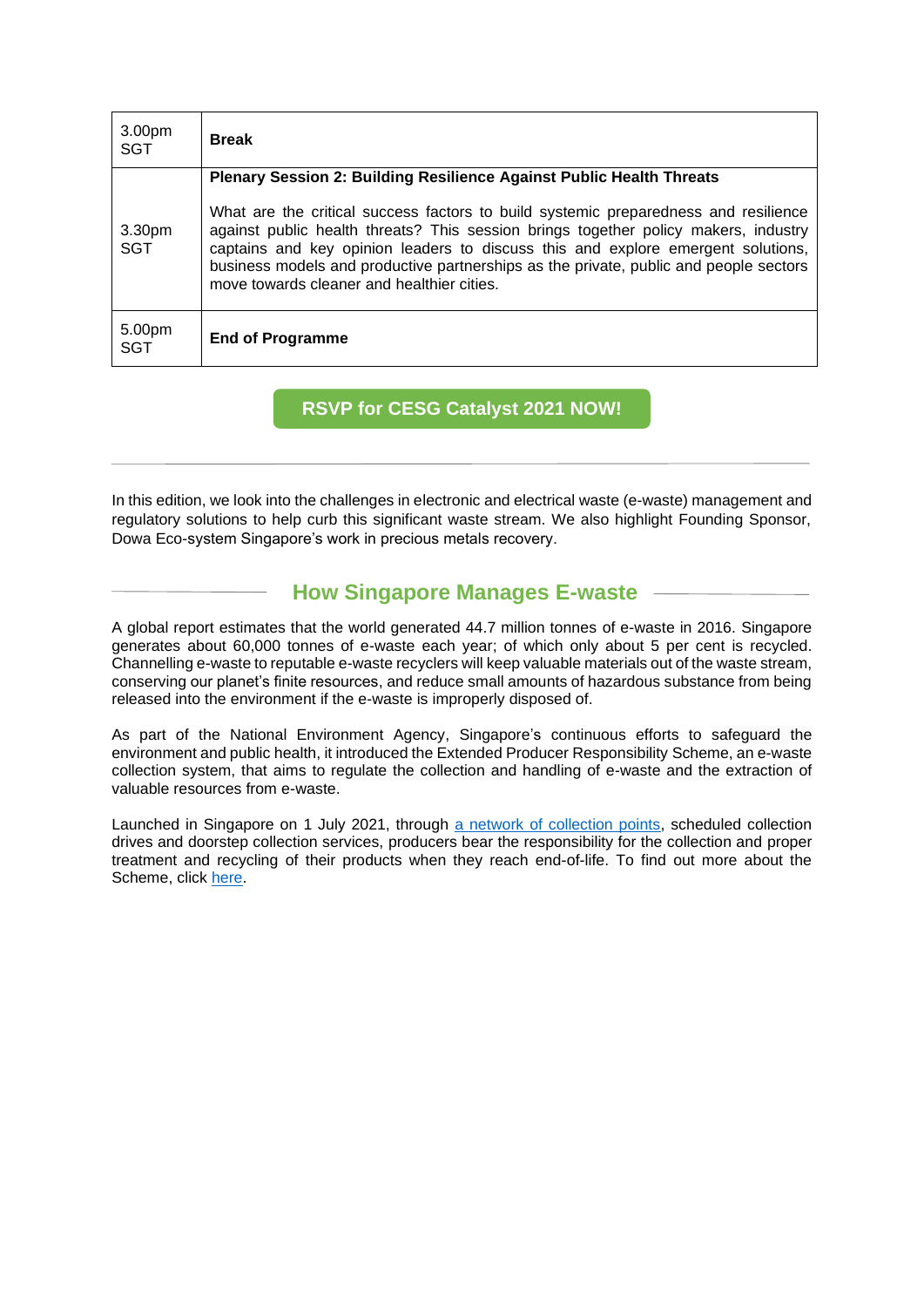

A 2-in-1 bin for recycling batteries and light bulbs placed at Cold Storage Kallang Leisure Park.



A 3-in-1 bin for recycling ICT equipment, batteries and light bulbs placed at Harvey Norman Millenia Walk

*Photo credit: The National Environment Agency, Singapore*

Read about the challenges of e-waste management and how recyclers and consumers can help to overcome them [here.](https://www.straitstimes.com/singapore/environment/singapores-mountain-of-e-waste)

*Credit:The Straits Times*

## **About Dowa Eco-System**



Dowa Eco-System Co., Ltd. provides comprehensive environmental services based on problem-solving methodology towards the reduction of environmental risk and the realisation of a recycle-oriented society.

In 2019, Dowa announced the the formation of Modern Asia Environmental Holdings (MAEH), the result of a merger of existing Dowa facilities in Singapore, Technochem Environmental Complex Pte Ltd and Dowa Eco-System Singapore Pte Ltd (ESG). ESG focuses on precious metal recovery using a hydrometallurgy process. This enables it to recover gold, silver and palladium from electronic waste, such as printed circuit boards.

MAEH sets out to contribute significantly to the creation of a zero-waste circular economy that will sustain the long-term development of Southeast Asia. MAEH has plans to bring in the proprietary ash smelting technology that Dowa implemented in Japan to produce slag from ash, which can be used for road construction.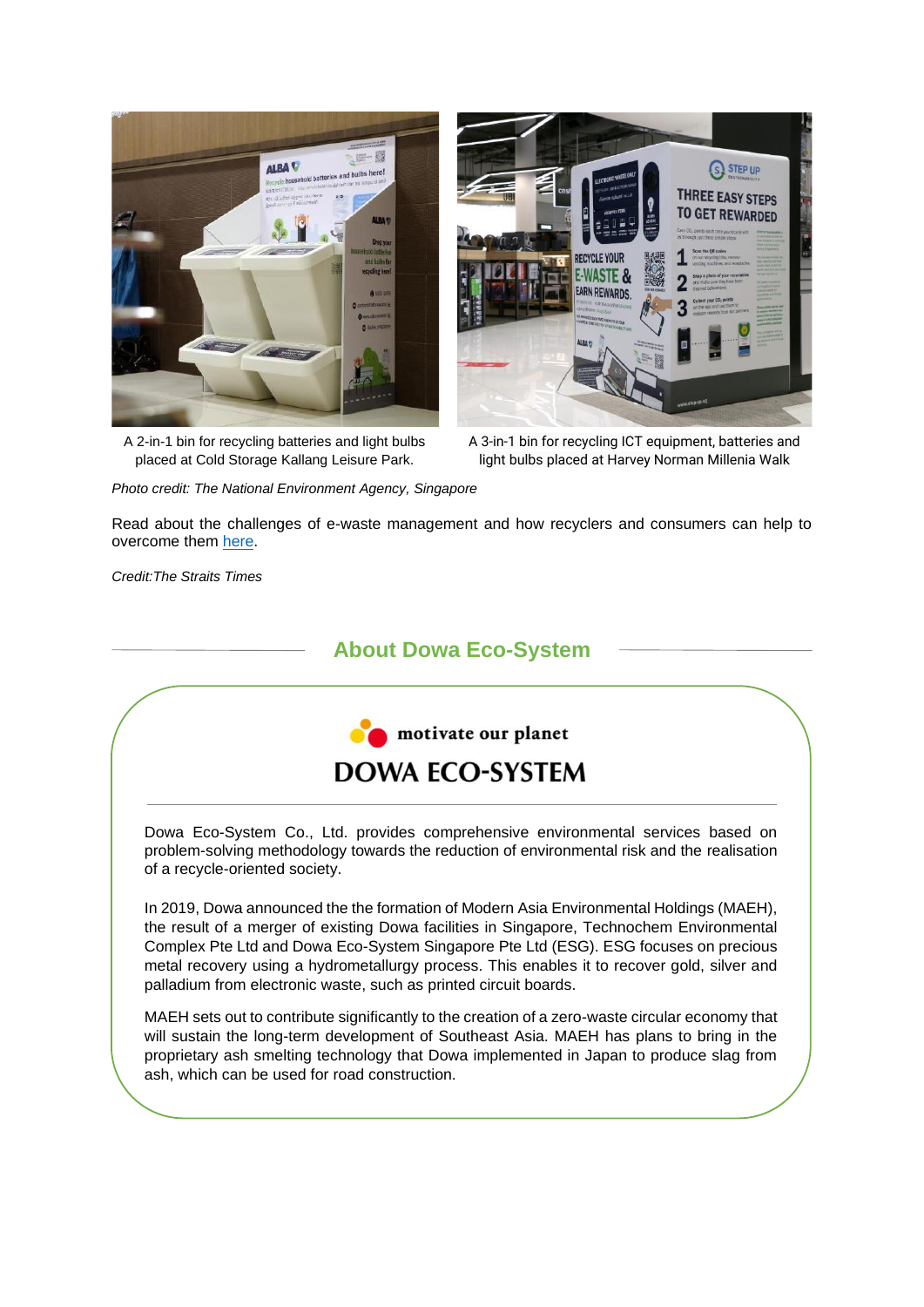#### **Advisory Note – Scam Alert**

We would like to highlight the risk of scam emails from third-parties who claim to be affiliated to CESG. requesting you to update your data, or list data providers who claim to have access to the CESG event attendee lists. If you are contacted by a company with such claims, please do not respond. Instead, please alert the CESG team at [info@cleanenvirosummit.sg](mailto:info@cleanenvirosummit.sg) and we will investigate accordingly.

Your privacy is our priority. We take the protection of your personal data seriously, and we will never share your details without prior consent. Please view our [Privacy](https://www.cleanenvirosummit.gov.sg/privacy-statement) Policy on how your personal data is handled.

#### **Join Us**

#### Become a *Sponsor Sponsoring the CleanEnviro Summit Singapore provides opportunities to profile your company's thought-leadership, and environmental sector.* **Ms Noelle Toh** (65) 6595 6318 [sales@cleanenvirosummit.sg](mailto:sales@cleanenvirosummit.sg) Join as an Exhibitor City Solutions Singapore Expo is an integrated expo on environment, water and cities that allows exhibitors to showcase the latest innovations. It is jointly organised with the World Cities Summit and Singapore International Water Week. **Ms Noelle Toh** (65) 6595 6318 [sales@cleanenvirosummit.sg](mailto:sales@cleanenvirosummit.sg)

### **Update Your Preferences**

We are improving how we communicate with you so that you can receive the content you are interested in. Update your details [here](CESG%20Subscribers) and tell us what you'd like to see!